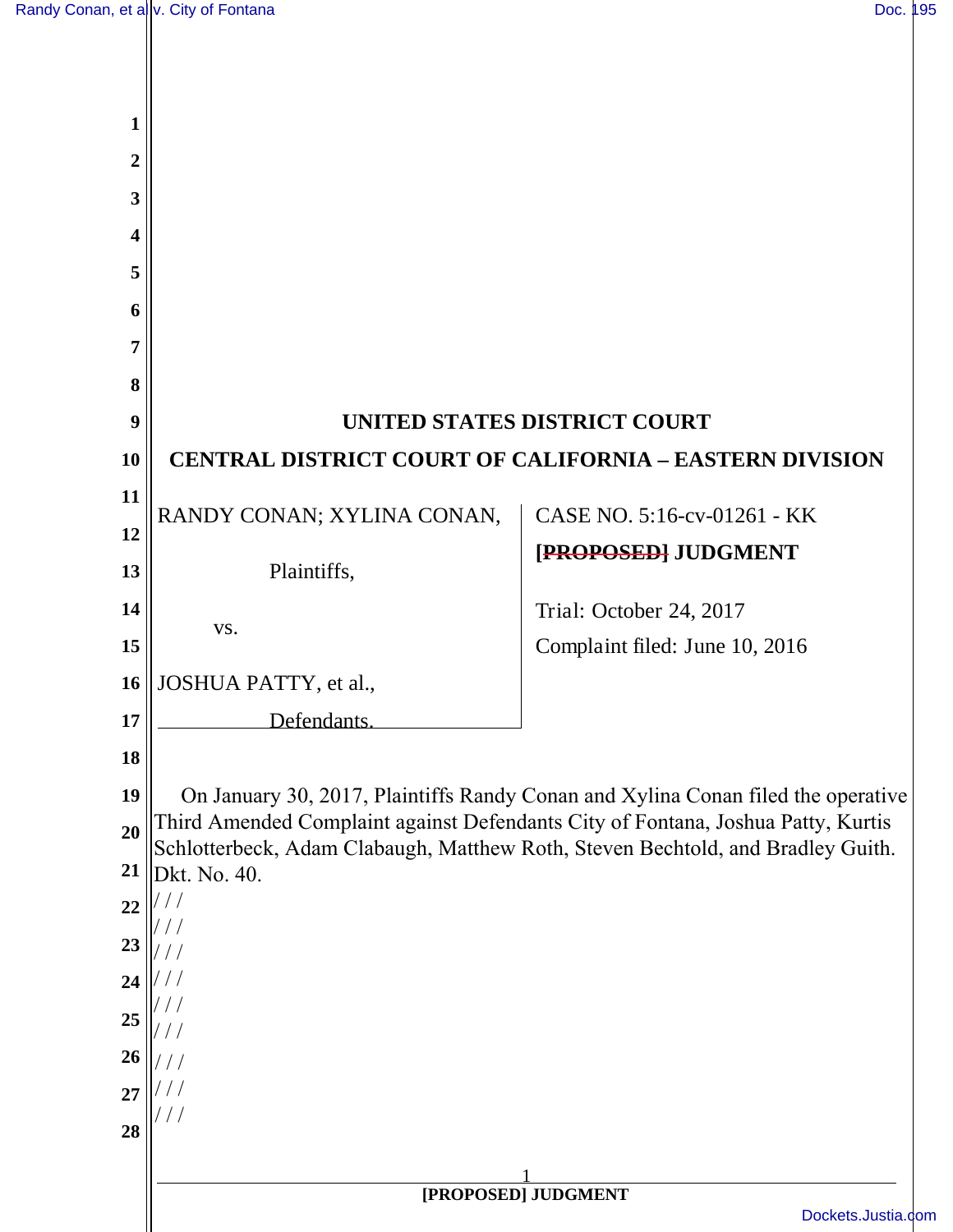**1 2 3** On September 5, 2017, and by way of stipulation of the parties, Plaintiff Randy Conan voluntarily dismissed his Second Claim for Relief ("Unreasonable Search and Seizure—Denial of Medical Care (42 U.S.C. § 1983)"). Dkt. No. 114.

**4 5 6** On October 3, 2017, former Defendants Kurtis Schlotterbeck, Adam Clabaugh, Matthew Roth, Steven Bechtold, and Bradley Guith were ordered dismissed from this action. Dkt. No. 156.

**7 8 9 10 11 12 13 14** On October 6, 2017, the Court ordered bifurcation of trial such that Plaintiff Randy Conan's Third, Fourth, and Fifth Claims for Relief for "Municipal Liability" against the City of Fontana, Plaintiff Randy Conan's compensatory damages, amount of punitive damages, and Plaintiff Xylina Conan's Eighth Claim for Relief for "Loss of Consortium" would be tried only if Plaintiff Randy Conan achieved a unanimous verdict in his favor on his First Claim for Relief for "Excessive Force," Sixth Claim for Relief for "Battery," and/or Seventh Claim for Relief for "Negligence." Dkt. No. 158.

**15 16 17 18 19 20 21 22 23 24 25 26** Phase I of this bifurcated action came on regularly for trial on October 24, 2017, in Courtroom 4 of the United States District Court, Central District of California, Eastern Division, located at 3470 Twelfth Street, Riverside, California, the Hon. Kenly Kiya Kato, presiding. Plaintiff Randy Conan appeared by attorneys Marjorie Barrios and Alfred R. Hernandez. Defendants Joshua Patty and the City of Fontana appeared by attorneys S. Frank Harrell and Jesse K. Cox. A jury of eight persons was regularly impaneled and sworn. Pursuant to this Court's order of October 6, 2017, Dkt. No. 158, the case proceeded with Phase I of trial limited to Plaintiff Randy Conan's First Claim for Relief for "Excessive Force" against Joshua Patty, Plaintiff Randy Conan's Sixth Claim for Relief for "Battery" against Joshua Patty, and Plaintiff Randy Conan's Seventh Claim for Relief for "Negligence" against Joshua Patty and the City of Fontana.

**27 28** After hearing all of the evidence, the Court duly instructed the jury, and the cause was submitted to the jury. On October 30, 2017, the jury returned into Court

## **2 [PROPOSED] JUDGMENT**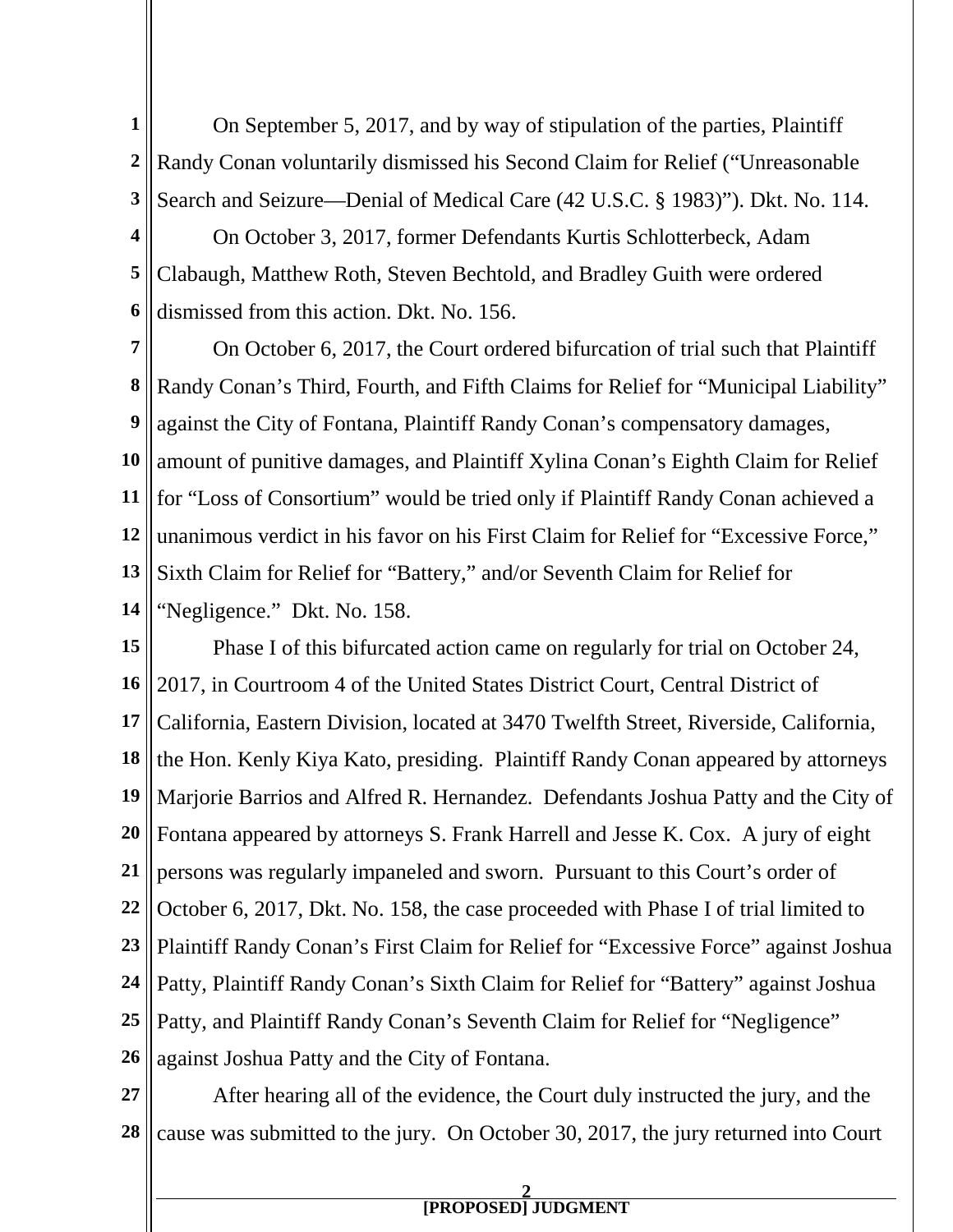| $\mathbf{1}$            | with a unanimous Special Verdict in favor of Defendants Joshua Patty and the City |  |  |  |  |
|-------------------------|-----------------------------------------------------------------------------------|--|--|--|--|
| $\boldsymbol{2}$        | of Fontana as follows:                                                            |  |  |  |  |
| 3                       |                                                                                   |  |  |  |  |
| $\overline{\mathbf{4}}$ | <b>QUESTION 1:</b>                                                                |  |  |  |  |
| 5                       | Did Defendant Patty use excessive or unreasonable force against Plaintiff         |  |  |  |  |
| 6                       | Randy Conan?                                                                      |  |  |  |  |
| $\overline{7}$          | <b>YES</b><br>$X \sim$<br>N <sub>O</sub>                                          |  |  |  |  |
| $\bf{8}$                | If you answered "Yes" to Question 1, please answer Question 2.                    |  |  |  |  |
| $\boldsymbol{9}$        | If you answer "No" to Question 1, please proceed to Question 4.                   |  |  |  |  |
| 10                      |                                                                                   |  |  |  |  |
| 11                      | <b>QUESTION 2:</b>                                                                |  |  |  |  |
| 12                      | Was the use of excessive or unreasonable force by Defendant Patty a cause of      |  |  |  |  |
| 13                      | Plaintiff Randy Conan's harm?                                                     |  |  |  |  |
| 14                      | <b>YES</b><br>N <sub>O</sub>                                                      |  |  |  |  |
| 15                      | If you answered "Yes" to Question 2, please answer Question 3.                    |  |  |  |  |
| 16                      | If you answer "No" to Question 2, please proceed to Question 4.                   |  |  |  |  |
| 17                      |                                                                                   |  |  |  |  |
| 18                      | <b>OUESTION 3:</b>                                                                |  |  |  |  |
| 19                      | Did Defendant Patty act with malice, oppression, or in reckless disregard of      |  |  |  |  |
| 20                      | Plaintiff Randy Conan's Fourth Amendment rights?                                  |  |  |  |  |
| 21                      | N <sub>O</sub><br><b>YES</b>                                                      |  |  |  |  |
| 22                      | Please proceed to Question 4.                                                     |  |  |  |  |
| 23                      | $\frac{1}{2}$                                                                     |  |  |  |  |
| 24                      | $^{\prime}$ / /                                                                   |  |  |  |  |
| 25                      | $^{\prime}$ / /                                                                   |  |  |  |  |
| 26                      | $^{\prime}$ / /                                                                   |  |  |  |  |
| 27                      |                                                                                   |  |  |  |  |
| 28                      |                                                                                   |  |  |  |  |
|                         |                                                                                   |  |  |  |  |
|                         | [PROPOSED] JUDGMENT                                                               |  |  |  |  |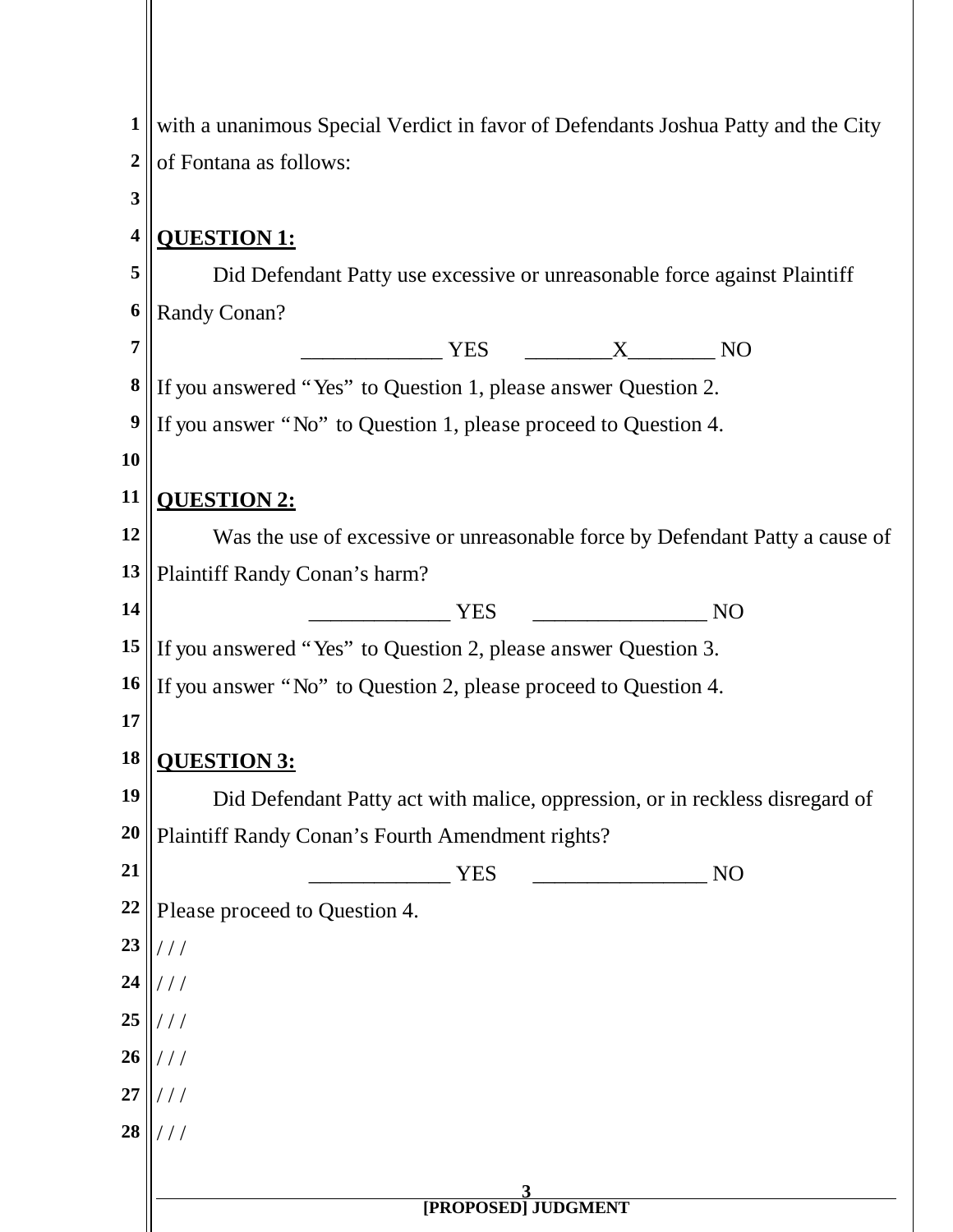| $\mathbf{1}$            | <b>QUESTION 4:</b>                                                                     |  |  |  |  |
|-------------------------|----------------------------------------------------------------------------------------|--|--|--|--|
| $\boldsymbol{2}$        | Was Defendant Patty negligent in his conduct towards Plaintiff Randy                   |  |  |  |  |
| 3                       | Conan?                                                                                 |  |  |  |  |
| $\overline{\mathbf{4}}$ | <b>YES</b><br>$\mathbf{X}$<br>N <sub>O</sub>                                           |  |  |  |  |
| 5                       | If you answered "Yes" to Question 4, please answer Question 5.                         |  |  |  |  |
| 6                       | If you answered "No" to Question 4, please sign, date, and return the verdict form.    |  |  |  |  |
| 7                       |                                                                                        |  |  |  |  |
| $\bf{8}$                | <b>QUESTION 5:</b>                                                                     |  |  |  |  |
| 9                       | Was the negligence of Defendant Patty a cause of Plaintiff Randy Conan's               |  |  |  |  |
| 10                      | harm?                                                                                  |  |  |  |  |
| 11                      | <b>YES</b><br>N <sub>O</sub>                                                           |  |  |  |  |
| 12                      | If you answered "Yes" to Question 5, please answer Question 6.                         |  |  |  |  |
| 13                      | If you answered "No" to Question 5, please sign, date, and return the verdict form.    |  |  |  |  |
| 14                      |                                                                                        |  |  |  |  |
| 15                      | <b>QUESTION 6:</b>                                                                     |  |  |  |  |
| 16                      | Was Plaintiff Randy Conan negligent?                                                   |  |  |  |  |
| 17                      | <b>NO</b><br><b>YES</b>                                                                |  |  |  |  |
| 18                      | If you answered "Yes" to Question 6, please answer Question 7.                         |  |  |  |  |
|                         | 19 If you answered "No" to Question 6, please sign, date, and return the verdict form. |  |  |  |  |
| 20                      |                                                                                        |  |  |  |  |
| 21                      | <b>QUESTION 7:</b>                                                                     |  |  |  |  |
| 22                      | Was Plaintiff Randy Conan's negligence a cause of his harm?                            |  |  |  |  |
| 23                      | <b>YES</b><br>N <sub>O</sub>                                                           |  |  |  |  |
| 24                      | If you answered "Yes" to Question 7, please answer Question 8.                         |  |  |  |  |
| 25                      | If you answered "No" to Question 7, please sign, date, and return the verdict form.    |  |  |  |  |
| 26                      | $^{\prime}$ / /                                                                        |  |  |  |  |
| $\overline{27}$         |                                                                                        |  |  |  |  |
| 28                      |                                                                                        |  |  |  |  |
|                         |                                                                                        |  |  |  |  |
|                         | <b>[PROPOSED] JUDGMENT</b>                                                             |  |  |  |  |
|                         |                                                                                        |  |  |  |  |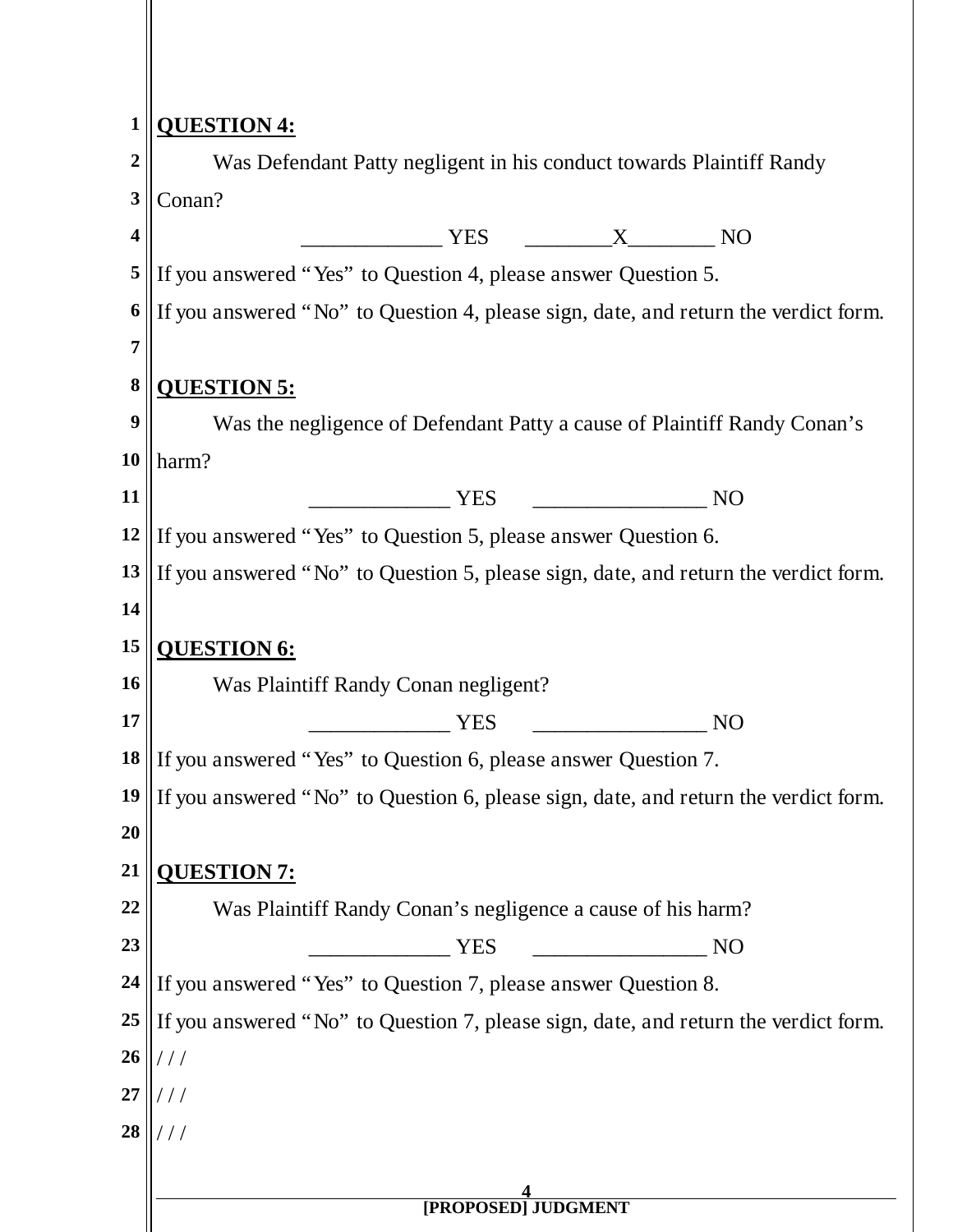## **1 QUESTION 8:**

|                         | Y CHOTTON OF                                                                      |      |  |  |
|-------------------------|-----------------------------------------------------------------------------------|------|--|--|
| $\overline{2}$          | Assuming that 100% represents the total negligence of all individuals who         |      |  |  |
| 3                       | caused Plaintiff Randy Conan's harm, what percentage of negligence do you assign  |      |  |  |
| $\overline{\mathbf{4}}$ | to the following?                                                                 |      |  |  |
| 5                       | <b>Defendant Patty</b>                                                            | $\%$ |  |  |
| 6                       | <b>Plaintiff Randy Conan</b>                                                      | $\%$ |  |  |
| 7                       | Total                                                                             | 100% |  |  |
| 8                       |                                                                                   |      |  |  |
| 9                       | Please sign and date the verdict form and return it to the Court.                 |      |  |  |
| 10                      |                                                                                   |      |  |  |
| 11                      | Date: October 30, 2017                                                            |      |  |  |
| 12                      | <b>Jury Foreperson</b>                                                            |      |  |  |
| 13                      |                                                                                   |      |  |  |
| 14                      | NOW, THEREFORE, IT IS ORDERED, ADJUDGED AND DECREED as                            |      |  |  |
| 15                      | follows:                                                                          |      |  |  |
| 16                      | That Defendants Joshua Patty, the City of Fontana, Kurtis Schlotterbeck,          |      |  |  |
| 17                      | Adam Clabaugh, Matthew Roth, Steven Bechtold, and Bradley Guith have              |      |  |  |
| 18                      | Judgment entered in their favor, and that Plaintiffs Randy Conan and Xylina Conan |      |  |  |
| 19                      | take nothing by way of their operative Complaint against these Defendants;        |      |  |  |
| 20                      | $1 \quad 1 \quad 1$                                                               |      |  |  |
| 21                      | ///                                                                               |      |  |  |
| 22                      | ///                                                                               |      |  |  |
| 23                      | ///                                                                               |      |  |  |
| 24                      | ///                                                                               |      |  |  |
| 25                      | ///                                                                               |      |  |  |
| 26                      | //                                                                                |      |  |  |
| 27                      | ///                                                                               |      |  |  |
| 28                      | ///                                                                               |      |  |  |
|                         |                                                                                   |      |  |  |
|                         | <b>EXAMPLE DEPARTMENT</b>                                                         |      |  |  |
|                         |                                                                                   |      |  |  |